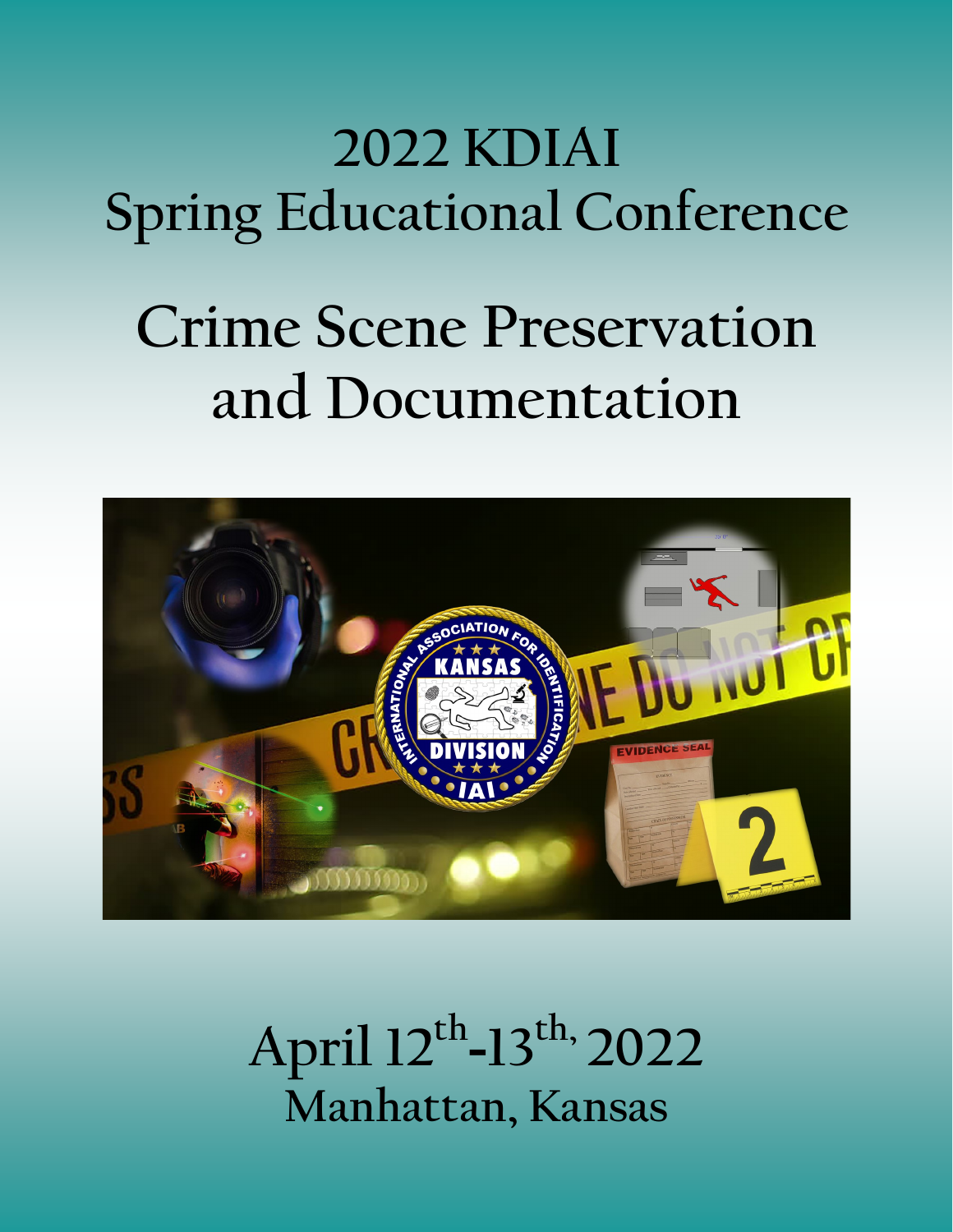### **2022 Conference Schedule**

#### **Tuesday, April 12th** 11:00-5:00 Registration

- 1:00-1:30 President's Welcome
- 
- 1:30-5:00 *General Session*

**She's a Pistol - CSI Case Overview**

Presented by Andrea Reed

Johnson County Sheriff's Office Criminalistics Laboratory

#### **She's a Pistol - ADA Perspective on the Importance**

#### **of Scene Documentation**

Presented by Vanessa Riebli

Bath & Edmonds, PA

(Formerly with Johnson County District Attorney's Office)

- 5:00 Business Meeting (All KDIAI Members Welcome!)
- 6:00 Hospitality Room

#### **Wednesday, April 13th**

- 8:00-8:30 Awards and Installment of New Board Members
- 8:30-12:00 *Morning Session*

#### **Scene Preservation**

 Presented by Cody Goforth Kansas Bureau of Investigation

#### **Photography Composition**

 Presented by Wade Cherms Riley County Police Department

#### **Sketching and Diagramming** Presented by Monica Yourgal

Wichita Police Department

- 12:00-1:00 Lunch (On your own)
- 1:00-5:00 *Afternoon Session*

 **Sketching and Diagramming - Table Top Exercise** Presented by Cody Goforth and Shane Webb Kansas Bureau of Investigation

 **Evidence Collection, Packaging, and Submission** Presented by Jaime Winkel Kansas Bureau of Investigation

 **Riley County Attorney's Office Case Presentation** Presented by Barry Wilkerson Riley County Attorney's Office

**President's Closing**

### **Register online at www[.Kansasiai.org](http://www.kansasiai.org)**

**If you are having trouble registering or would like to register a group, email us at [kansasdivisioniai@gmail.com.](mailto:kansasdivisioniai@gmail.com?subject=2022%20Conference%20Registration)**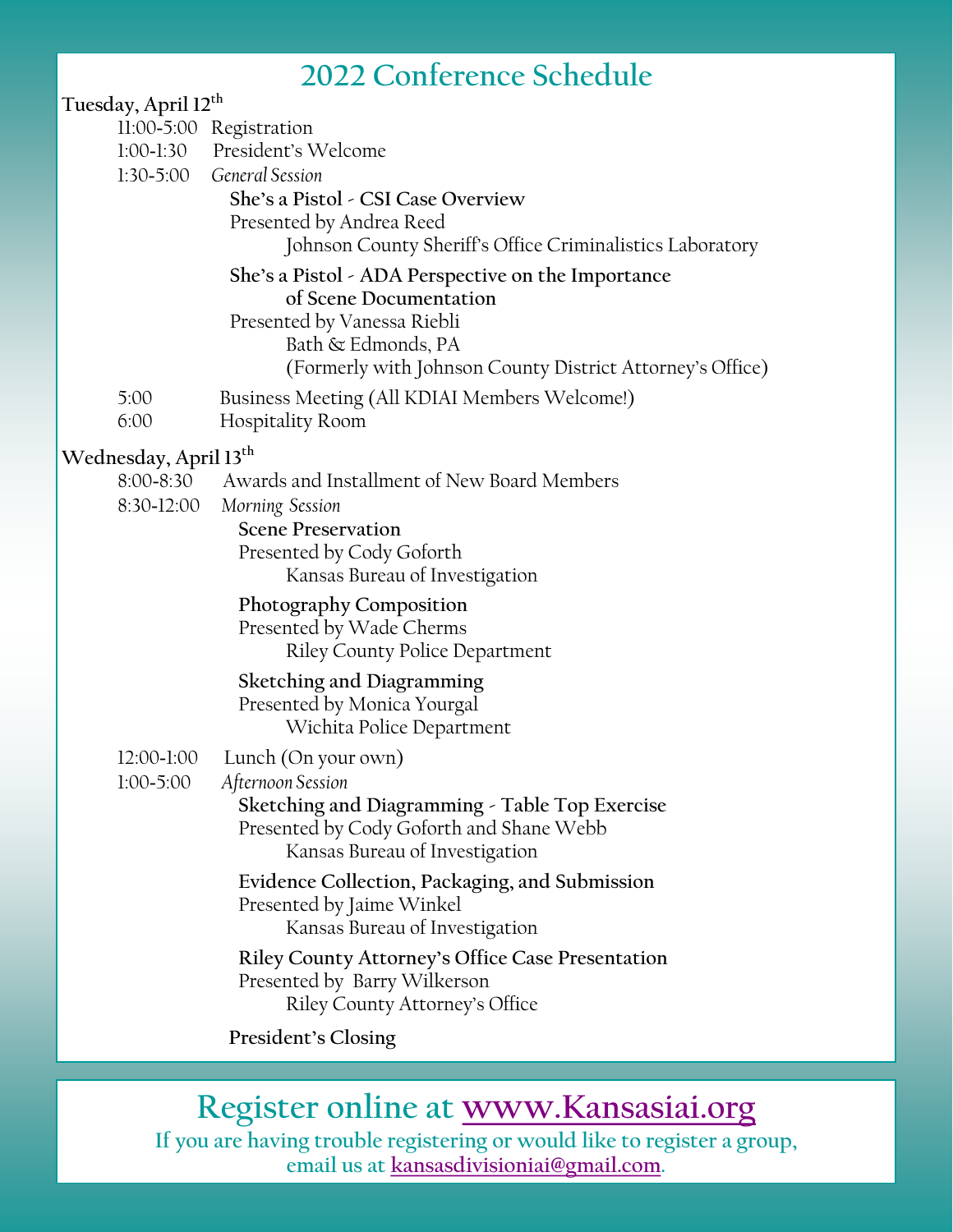## **KDIAI Business Meeting**

The KDIAI Business Meeting will begin immediately after the closing remarks on Tuesday the 12<sup>th</sup>.

#### **All KDIAI Members are welcome and encouraged to attend.**

If you are interested in being a KDIAI Board Member, please let a current Board Member or past president know.

## **Hotel Information Hotel Information**

Bluemont Hotel Bluemont Hotel 1212 Bluemont Ave 1212 Bluemont Ave Manhattan, KS 66502 Manhattan, KS 66502 (785) 473-7091 (press 0 for reservations) (785) 473-7091 (press 0 for reservations)

Discounted room rate of \$96.00/night. Guaranteed rate until March 14 $^{\rm th}$ , 2022! (Complimentary hot breakfast included) (Complimentary hot breakfast included)

 $\mathbf{F} = \mathbf{F} \cdot \mathbf{F} \cdot \mathbf{F} \cdot \mathbf{F} = \mathbf{F} \cdot \mathbf{F} \cdot \mathbf{F} \cdot \mathbf{F} \cdot \mathbf{F} \cdot \mathbf{F} \cdot \mathbf{F} \cdot \mathbf{F} \cdot \mathbf{F} \cdot \mathbf{F} \cdot \mathbf{F} \cdot \mathbf{F} \cdot \mathbf{F} \cdot \mathbf{F} \cdot \mathbf{F} \cdot \mathbf{F} \cdot \mathbf{F} \cdot \mathbf{F} \cdot \mathbf{F} \cdot \mathbf{F} \cdot \mathbf{F} \cdot \mathbf{F} \cdot \mathbf{F}$ For online registration please visit: <http://bluemonthotel.com/>

- Click on **BOOK ONLINE** (upper right)
- Click on **GROUP LOGIN** (middle of page)
- **EXECUTE USE CODE IS DIVISION INC.** IN THE INTERNATIONAL ASSOCIATION IS A DIVISION OF LATER OF THE INTERNATIONAL ASSOCIATION IN THE INTERNATIONAL ASSOCIATION IN THE INTERNATIONAL ASSOCIATION IN THE INTERNATIONAL ASSOCIATIO Enter group id: **ident422** / password: **kdiai**

By phone use code **IDENT422** or **KS Division IAI (Identification Assn)**

## **Conference Registration**

Early Registration: Before March 25<sup>th</sup>: **KDIAI Members \$50 Non-members \$65 Students \$25**

Late Registration: After March 25<sup>th</sup>: **KDIAI Members \$65 Non-members \$80 Students \$25**

Non-member price includes a year of membership dues if application is received.

Online registration closes April 4<sup>th</sup> at 4:30pm.

After April 4<sup>th</sup> please contact us or register onsite at the conference.

## **Dr. Michael Finnegan Scholarship**

Interested and eligible high school seniors or college students should check out the Scholarship Page on the website: [www.kansasiai.org/Scholarship/](http://www.kansasiai.org/Scholarship/)

Applications due March 31<sup>st</sup>, 2022